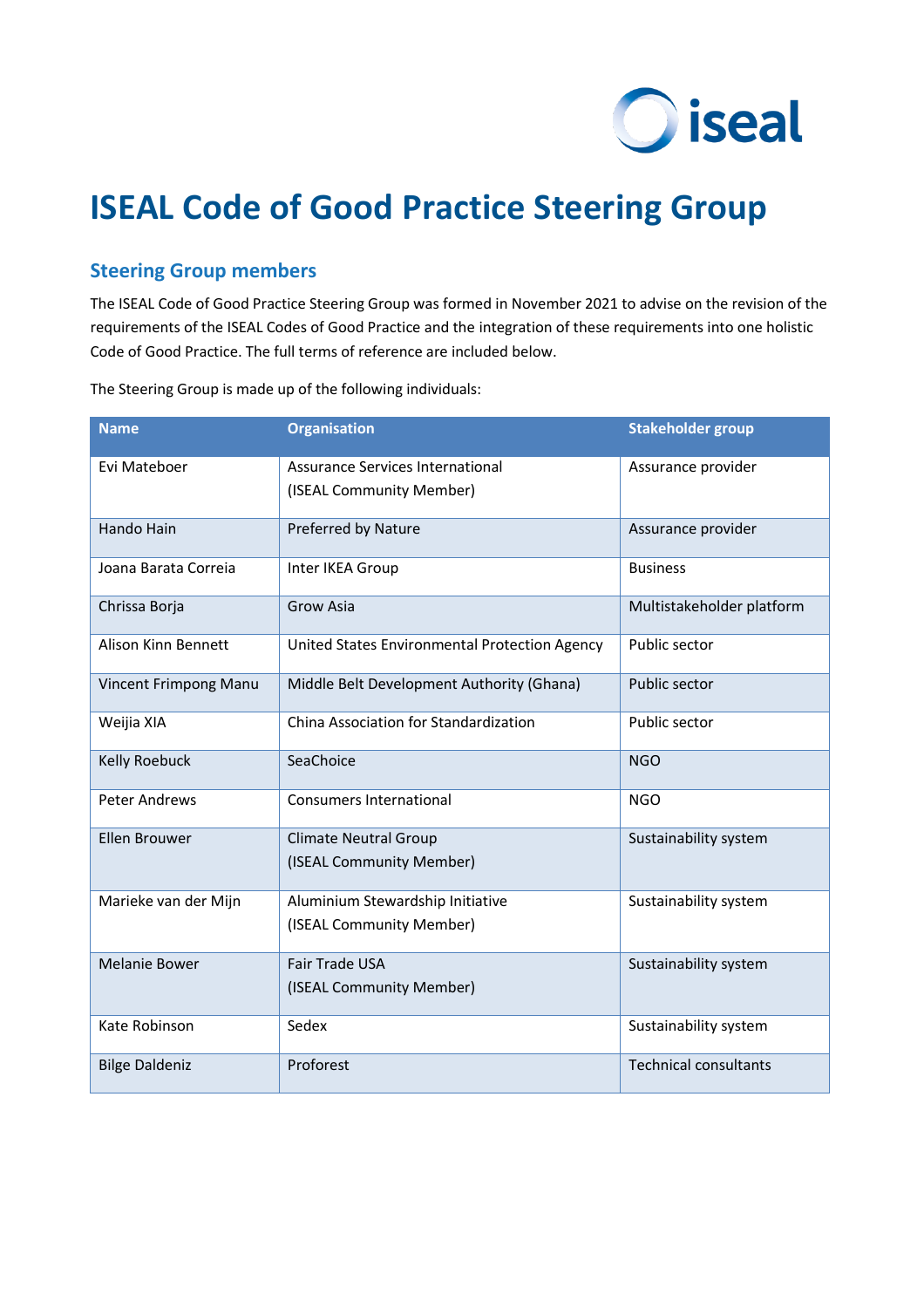# **Steering Group – Terms of Reference – Nov 2021**

#### **Scope**

These terms of reference cover the formation, responsibilities, aims and operation of the Steering Group with respect to the revision of the requirements of the ISEAL Codes of Good Practice and the integration of these requirements into one holistic Code of Good Practice.

#### **Responsibilities**

The Steering Group is an advisory body whose main responsibility is to contribute to the revision of relevant Code content and the integration of the Codes. Specific technical responsibilities of the Steering Group include:

- 1. Reviewing and providing input to the pre-release drafts of the revised and integrated Code
- 2. Reviewing consultation feedback and seeking to resolve outstanding issues in the drafts
- 3. Providing a recommendation for approval on the final draft of the ISEAL Code of Good Practice

The Steering Group is also asked to raise awareness of, and drive participation in, the global consultation to revise the Codes.

#### **Decision-making**

The Steering Group makes a recommendation to the Technical Committee about the quality of the final draft of the integrated ISEAL Code of Good Practice at the close of the consultation.

The Technical Committee then decides whether to recommend the Code to the Board. This decision is based on the quality of the process followed and whether the content satisfies the Terms of Reference for the integrated Code.

The Board then makes a final decision on whether to approve the integrated Code for publication. This is based on consistency with the terms of reference for the Code and the quality of the process followed.

# **Aims of the revision and integration process**

The revision and integration of the Codes provides opportunities to improve the value of the Codes and Code compliance by looking at system credibility in a holistic way.

The revision and integration process aims to:

- update Code content to reflect changes in the sustainability landscape
- address findings from the review of the Standard-Setting and Impacts Codes
- strengthen the connection between the Credibility Principles and the Codes
- expand the scope of an integrated Code to include essential good practices in claims management
- address key aspects of governance, retaining the good practices that are currently included in the Codes and integrating the good practices that are requirements for ISEAL Community Members
- more effectively support adoption and implementation of the Codes
- rationalise Code requirements (by reducing redundancy, better calibrating the expected performance levels, and creating clearer and stronger linkages in interconnected areas of performance)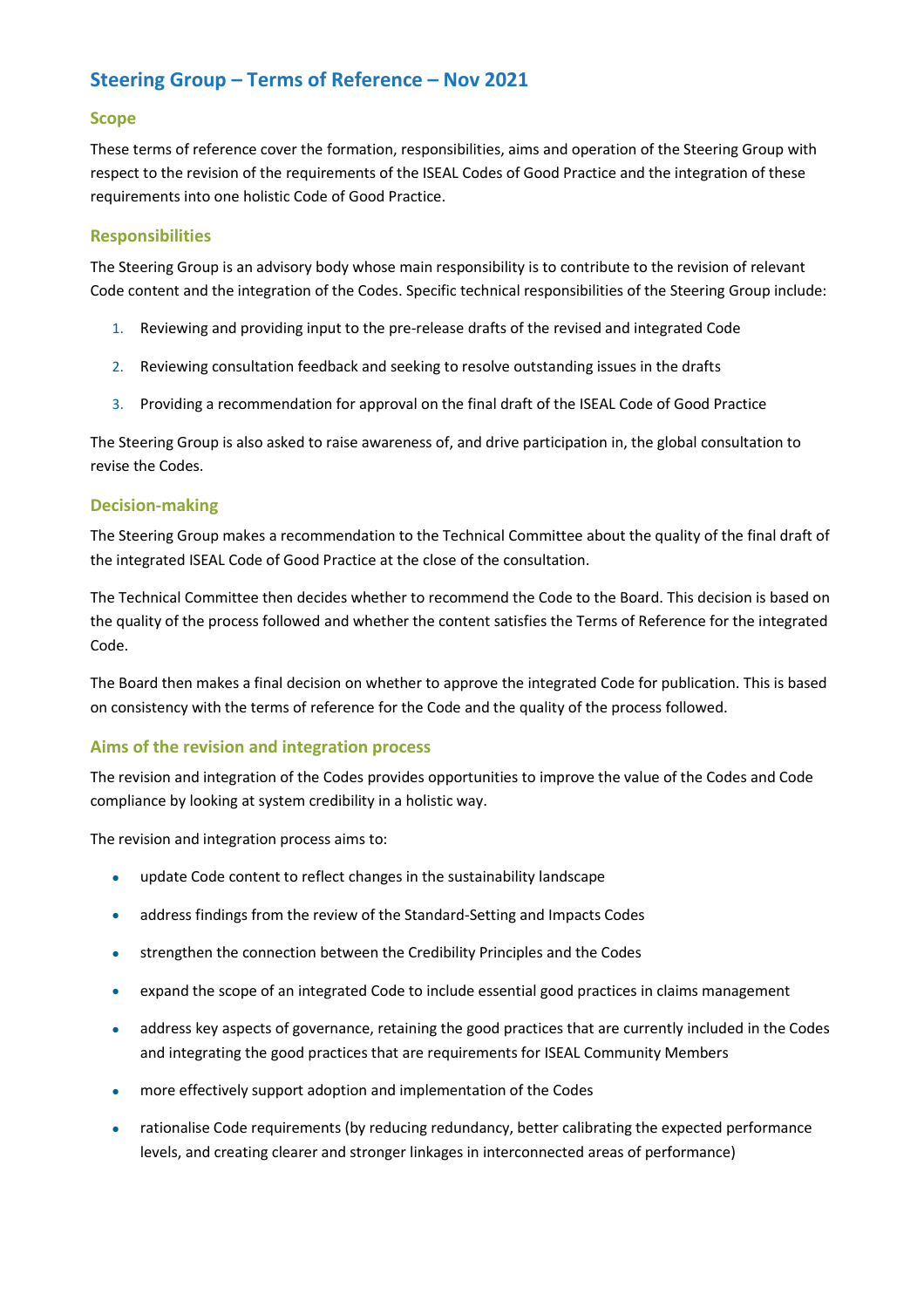• support improvements to ISEAL's Code compliance programme, where the burden of compliance is reduced while maintaining rigour.

#### **Membership**

The Steering Group will consist of 9-14 members with expertise in credible and effective sustainability systems.

Members represent their own views and the interests of the stakeholder group they represent. They do not represent their organisations. Membership will include representation from the following interests:

- Sustainability standards systems
- Similar sustainability systems adopting innovative models
- Organisations offering monitoring, verification or assurance services (including certification and accreditation bodies)
- Expert technical consultants
- Non-governmental organisations
- Users of sustainability systems (e.g. businesses, producer associations) and other interested parties (e.g., governments, multilateral agencies)

No more than 1/3 of Steering Group members will be employees of ISEAL members.

## **Application and appointment process**

Several members of the ISEAL Technical Committee may volunteer to serve on the Steering Group. Further members of the Steering Group will be selected by ISEAL through an application procedure.

In addition to ensuring a balance of stakeholder interests, the following criteria will inform the selection and appointment of Steering Group members:

- Holistic knowledge of sustainability systems and technical expertise in at least one of the following system functions: standard-setting, assurance, monitoring and evaluation, claims or legal compliance
- Knowledge of and technical expertise in innovations in sustainability systems and/or expertise in the changing operating context for systems
- Current understanding of ISEAL's Codes and Credibility Principles
- Commitment to ISEAL's mission
- Geographic diversity and gender balance
- Ability to work in English
- Availability to participate in the approximately 4-6 virtual meetings outlined in the anticipated schedule below. Each meeting involves preparatory reading and reflection.

Members are required to agree to the Chatham House Rule and complete a conflict of interest declaration at the outset of their service on the Steering Group.

Membership in the Steering Group is for the duration of the Code revision and integration process which will run for approximately 2024 months (estimated timeline: Nov 2021 – Sept 2023). Should a member need to resign from the Committee, ISEAL may appoint a suitable replacement.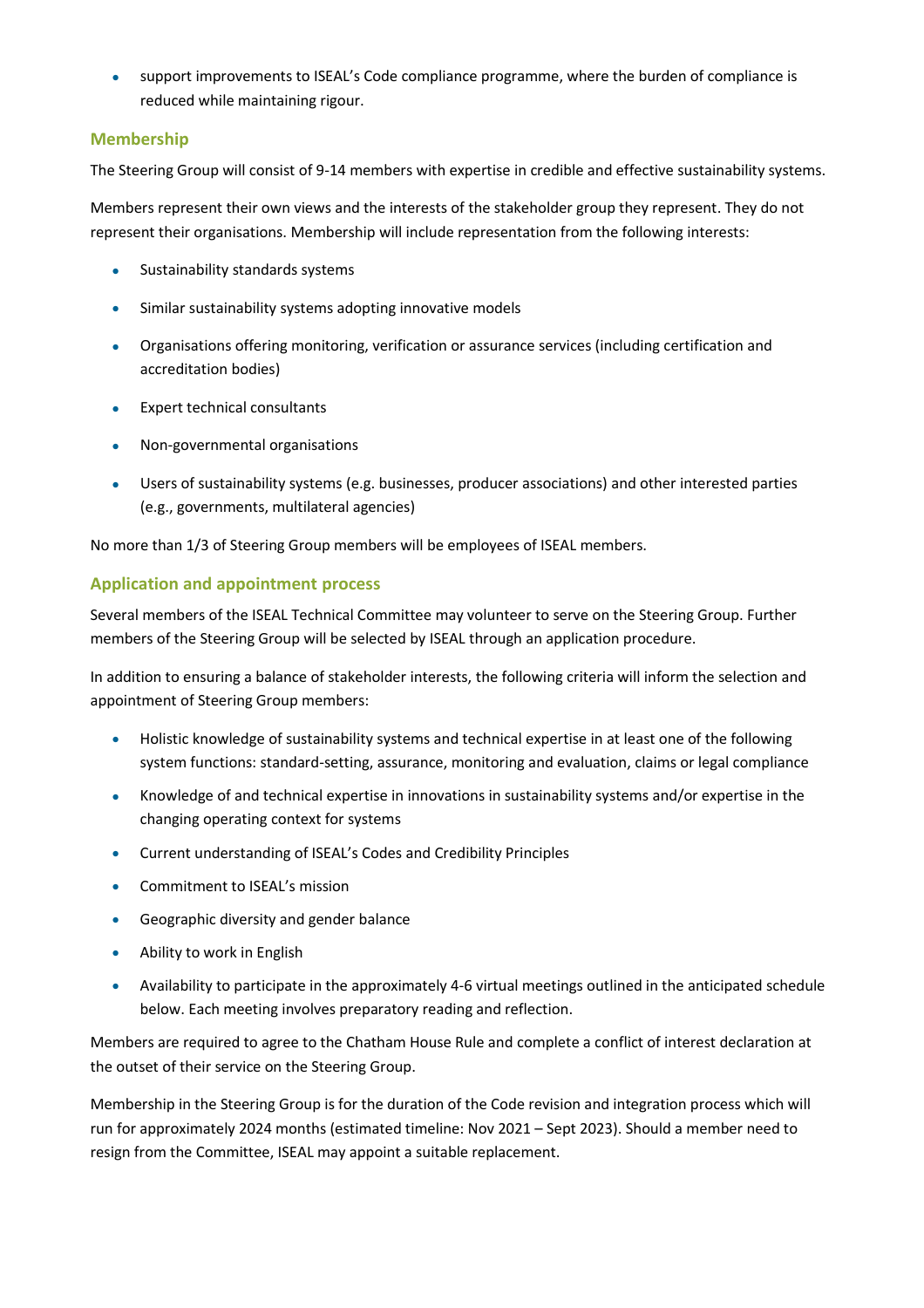## **Operations and meetings of the Steering Group**

The ISEAL Senior Manager, Membership & Services or a proxy ISEAL representative nominated by the ISEAL Senior Manager, Membership & Services will act as facilitator of the Steering Group and project manager.

The Steering Group will meet through virtual meetings. The proposed schedule of meetings is as follows:

- Dec 2021 Meeting to kick-off the process; this includes briefing members of the Steering Group on the review findings and consultation plan
- Jan/Feb 2022 Meetings to review first draft of the revised Code prior to consultation
- Oct/Nov 2022 Meeting(s) to consider the feedback from the first round of consultation
- Jan 2022 Offline review or meeting to review the second draft
- May/June 2023 Meeting(s) to consider the feedback from the second round of consultation and review the final draft for recommendation

Additional virtual meetings may be scheduled as necessary.

Time costs to participate in virtual meetings will not be reimbursed and there are no per diems or honoraria associated with membership on the Steering Group.

The Steering Group seeks to make decisions by consensus, with consensus defined as the absence of sustained opposition. When consensus cannot be reached, the Steering Group reverts to decisions by vote with a 75% majority required.

Meetings will be held under the Chatham House Rule – that is, that the notes will record statements made but will not be attributed. Outcomes of the discussions may be made publicly available unless the discussion is specifically noted to be 'internal only' or if the speaker asks for their comment to be 'off the record'.

#### **Further information**

Please contact Caitlin Peeling, ISEAL's Senior Manager, Membership & Services with any questions on these terms of reference: [caitlin@isealalliance.org.](mailto:caitlin@isealalliance.org)